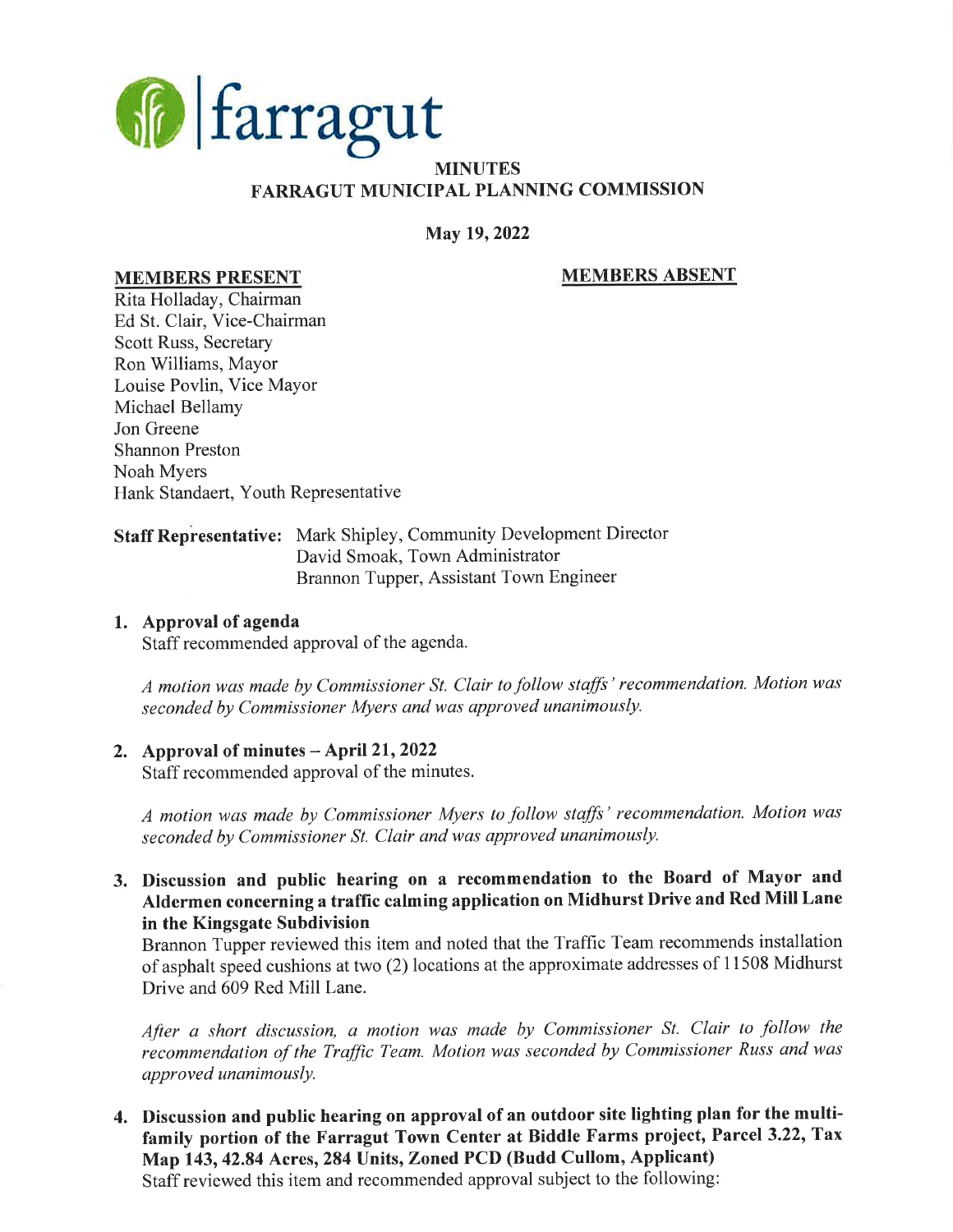- 1) Please evaluate the use of decorative fixtures for the building mounted and bollard lighting to ensure consistency with the pole mounted lights and the remainder of the PCD development.
- 2) Please include cut sheets for the selected building mounted and bollard lighting (if used). All exterior lighting needs to be accounted for on this plan.
- 3) Please label each detail sheet to correspond to the luminaire schedule.
- 4) Some locations (e.g., along portions of Brooklawn Drive) on the luminaire schedule sheet show zero footcandles around proposed light fixtures. This is likely an error and needs to be corrected.
- 5) If bollard lights are used, please ensure they comply with the Town's outdoor site lighting requirements.
- 6) Please include a diagram showing the overall height and fixture orientation of wall mounted lights.
- 7) Please coordinate with the Town to have the old light poles that are being replaced along Brooklawn Street taken to the Public Works facility.

A short discussion ensued, and a motion was made by Commissioner Myers to follow staffs' recommendation. Motion was seconded by Commissioner St. Clair and was approved unanimously.

# 5. Discussion and public hearing on approval of retail building elevations associated with the Farragut Town Center at Biddle Farms project, Parcel 3.02, Tax Map 143, 42.84 Acres, Zoned PCD (Budd Cullom, Applicant)

Staff reviewed this item and recommended approval subject to the following:

- 1) Please design the elevations facing Kingston Pike to also engage the public realm and promote pedestrian activity like the elevations facing the Main Street.
- 2) Please provide information consistent with the Town's outdoor site lighting requirements for any exterior lights associated with the retail buildings.
- 3) Please ensure that the door openings shown on the site layout sheet are consistent with the building elevations and their actual locations. It appears the site layout sheet is incorrect.
- 4) Please include dimensions from the proposed front of the buildings along the Main Street to the street edge to clearly demonstrate that there will be a five-foot store front zone, aroughly l0-foot sidewalk zone, and a five-foot furnishing zone.
- 5) Please note that rooftop mechanical access requires a permanent stair or ladder.
- 6) Please plan for fire sprinkler riser exterior valves or access doors. Also please provide for FDC locations.
- 7) The rear of Building 2/3 is largely a blank wall and faces the side lines on two adjoining properties and will likely be visible to traffic along Kingston Pike and, to a lesser extent, traffic entering from the public street running east to Concord Road. The rear elevation of Building 415 is also largely windowless and with ablankwall facade area and is going to be quite visible to traffic entering from Concord Road and the adjoining property to the east. And the rear facade of Building 8/9 is going to be quite visible from Brooklawn St. and Kingston Pike, along with the front entrance and main parking for ALDI. These elevations, in general, may need to be addressed architecturally to help lessen the appearance of blank walls.